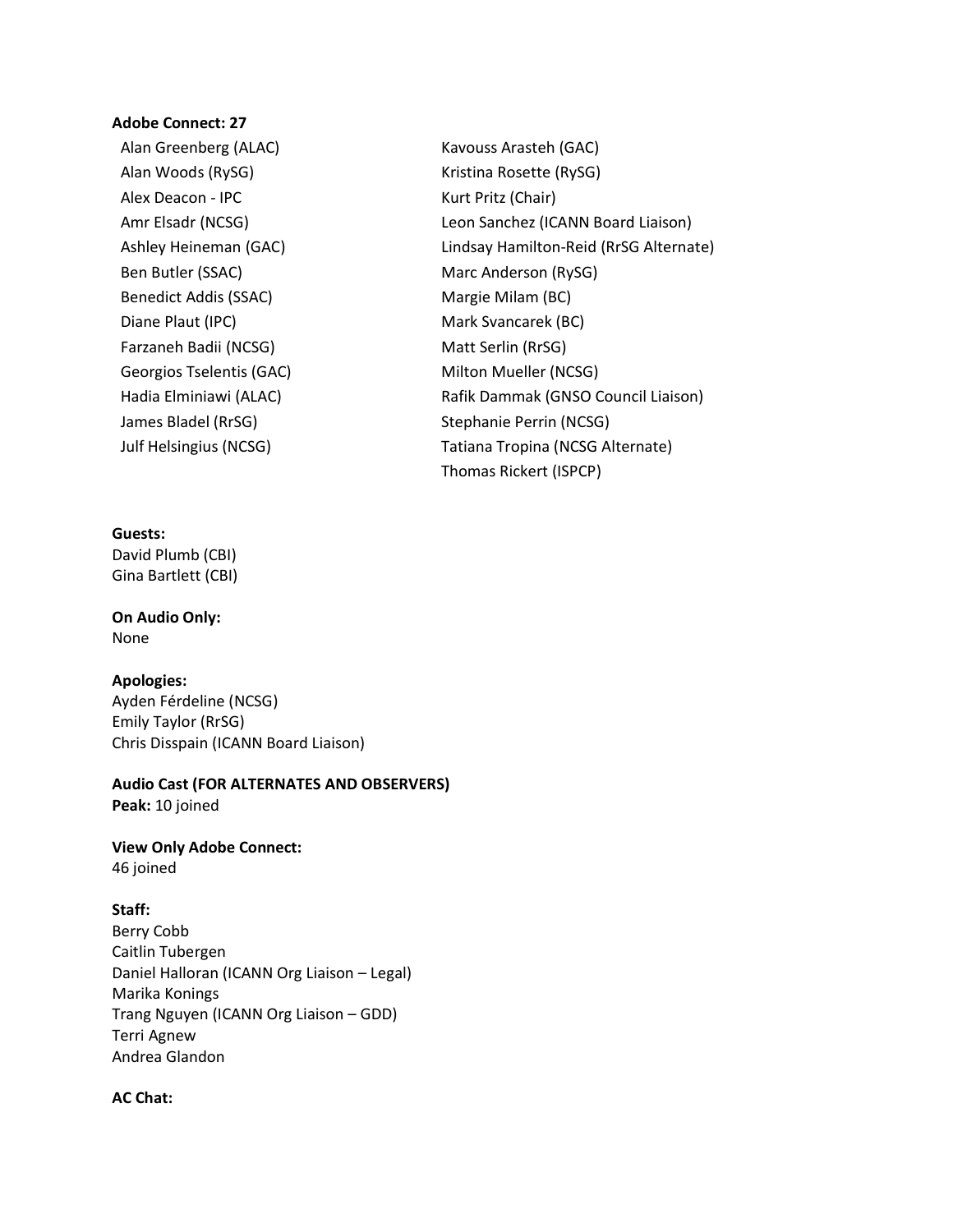Marika Konings:Welcome to EPDP Meeting #15 on Thursday 20 September 2018 Andrea Glandon:Wiki Agenda Page: <https://community.icann.org/x/3gONBQ>

Julf Helsingius (NCSG):Someone clearly has mic open

Kristina Rosette (RySG):Good morning/afternoon/evening

Thomas Rickert (ISPCP):Hi all!

 Thomas Rickert (ISPCP):As regards the purpose matrix - I guess we are just saying who is pursuing what purposes. We cannot yet call them legitimate purposes as the legitimacy is yet to be assessed.

Milton Mueller (NCSG):correct Thomas

 Alex Deacon - IPC:@thomas - that would be the first step in my view. - list the purposes for processing and then discuss legal basis and then tease out the RDS data elements needed for each.

 Amr Elsadr (NCSG):I'm in favor of attempting to answering the Charter questions, as opposed to redlining the temp spec.

 Thomas Rickert (ISPCP):Correct, Alex. I just think we should be cautious not to call them legitimate pruposes before we have established that.

 Ashley Heineman (GAC):Do we have to call them anything other than purposes anyway? Thomas Rickert (ISPCP):We can just call the purposes. Whether the processing is lawful depends on our test of Art. 5 and 6.

Ashley Heineman (GAC):Thanks, that was my understanding.

Kristina Rosette (RySG):+1 Amr (answering charter questions and not redlining TS)

Kavouss Arasteh (GAC):tHERE IS DISTORTION WHEN GORGEOUS SPEAKING

Milton Mueller (NCSG):Please, let's not redline Temp Spec

Thomas Rickert (ISPCP):Georgios, I can hardly understand what you are saying

Margie Milam (BC):Agree with the request for discussion on accuracy and up to date data

Kavouss Arasteh (GAC):I CAN NOT HEAR THE SPEAKER

farzaneh badii (NCSG):we are still delivering an initial report for Barcelona?

Terri Agnew:@Georgios, let us know if a dial out on the telephone would be helpful.

Georgios Tselentis (GAC):yes correct the question was about accuracy of data

Thomas Rickert (ISPCP):I think the agenda is too broad brush.

 Kavouss Arasteh (GAC):There is always distortion when Goergios when he use his phone with GAC Small group and with us

Diane Plaut (IPC):Yes, Alex great explanation.

Mark Svancarek (BC):+1

Marc Anderson (RySG):Makes sense, +1 Alex

James Bladel (RrSG):Agree with Margie

Diane Plaut (IPC):IPC supports Margie in the request for Dan's particpation.

Matt Serlin (RrSG):+1 to Margie's request

Hadia Elminiawi - ALAC:+ Margie

Hadia Elminiawi - ALAC:+ 1 Margie - thank you for making the request

Daniel Halloran (ICANN Org Liaison - Legal):Hi Kurt :-)

Mark Svancarek (BC):Hi, Dan

Margie Milam (BC):yes COmpliance too

 Thomas Rickert (ISPCP):Yes, Dan in the room and someone with operational experience from compliance would be great.

 Thomas Rickert (ISPCP):Plus any written documentation about how ICANN handles compliance cases and what data they use.

 Thomas Rickert (ISPCP):For me, victory would be our group focusing on one discussion at the time :-) Kristina Rosette (RySG):+1M Thomas

Kristina Rosette (RySG):(the one discussion at a time)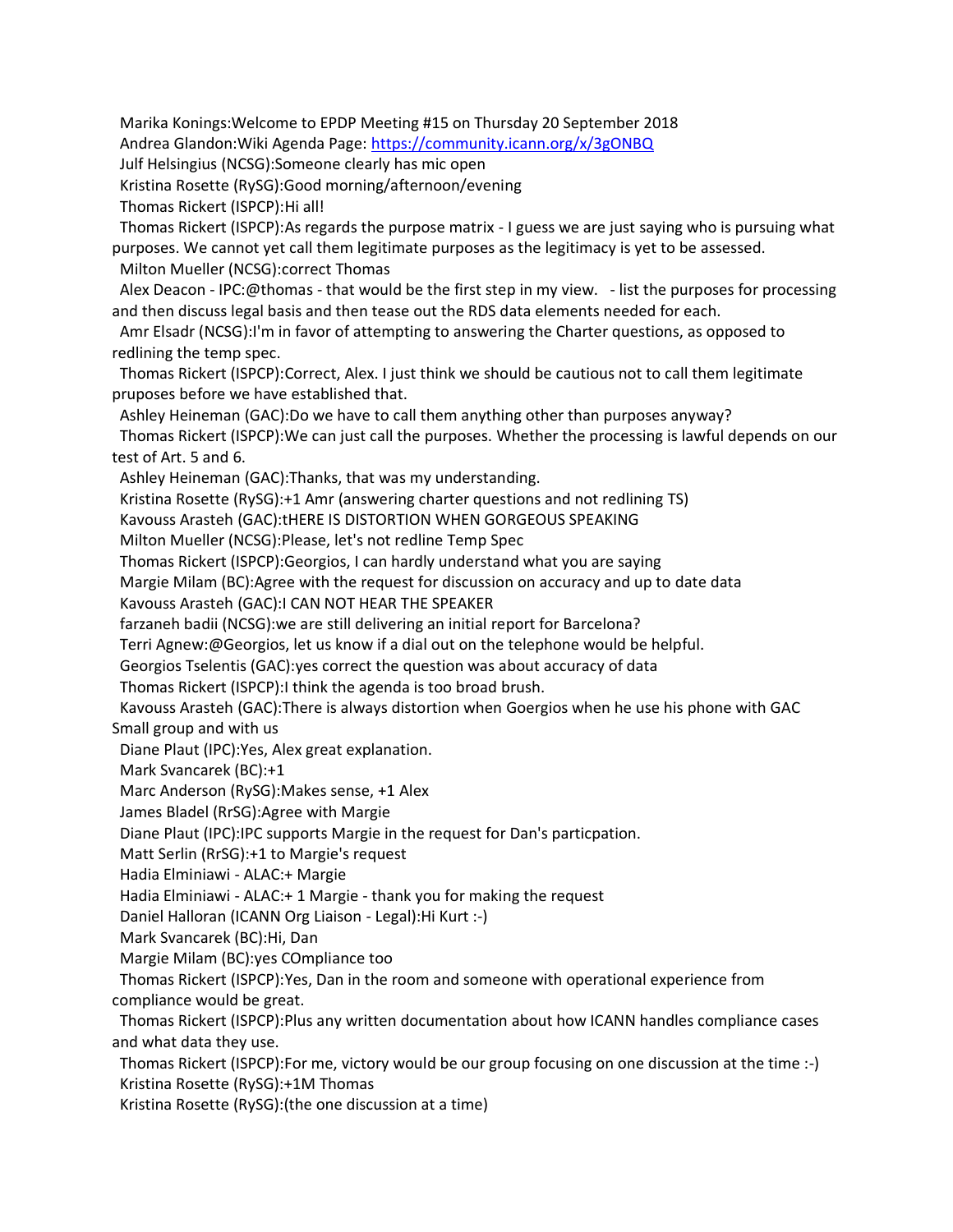Milton Mueller (NCSG):Yes, indeed, focusing on and \_concluding\_ discussions before we move on farzaneh badii (NCSG):victory? Are we conquring anything?

Milton Mueller (NCSG):perhaps

 Hadia Elminiawi - ALAC:Victory for me would be an "initial report" as determined by the charter that is it should tackle everything

 Amr Elsadr (NCSG):@Kavouss: We need to provide the GNSO Council with policy recommendations. We can't just tell it to check the Bylaws.

 farzaneh badii (NCSG):I agree with Milton we have to talk about victory now and not during the meeting. you dont talk about how to conquer in the battle field!

 Alex Deacon - IPC:if we make it thru the new matrix that would be victory for me. it would result in us answering charter questions a1 - a4. It would also set us on the path to answer charter question b). farzaneh badii (NCSG):Yes Alex

 Ashley Heineman (GAC):If we agree to section four in the temp spec, I'll consider it an uber amazing victory.

 Thomas Rickert (ISPCP):Hi Kavouss, maybe you can make a concrete proposal as to how we can be more successful instead of pointing out the challenges which we are all aware of.

farzaneh badii (NCSG):Ashley :)

farzaneh badii (NCSG):I think we should think about it holistically holistic victory

 Alex Deacon - IPC:if we work hard (and do some homework in advance) hopefully we can even complete and answer charter question b)

 Kavouss Arasteh (GAC):Thomas and Farzaneh, where we can find that , is it a new approach? Hadia Elminiawi - ALAC:@milton ok so trying to be realistic if we conclude section 4 that would be success

Milton Mueller (NCSG):that's partial success

Alex Deacon - IPC:@milton - its a necessary step towards success.

 Milton Mueller (NCSG):our ultimate objective is to replace the temp spec with a real policy, have we forgotten that?

 Caitlin Tubergen:@Kavouss, the ICANN Support Team will distribute the updated matrix from Thomas and Farzaneh following this meeting.

 farzaneh badii (NCSG):why are we thinking about section by section. lets think about charter questions, the data elements, answer questions and then see which sections of temp specc has to be revised

Milton Mueller (NCSG):exactly, Farzy

Amr Elsadr (NCSG):@Farzi: +1

Hadia Elminiawi - ALAC:I mean lawfulness and purposes

 Thomas Rickert (ISPCP):Kavouss, we worked on the data matrix and made it more comprehensive so that populating the matrix will give responses to most chartering questions. It will allow us to get results in a structured way.

Hadia Elminiawi - ALAC:@Farzi so that would be verything

Ashley Heineman (GAC):OK then, Part 1 resolved.

Hadia Elminiawi - ALAC:everything

 Kavouss Arasteh (GAC):The new material prepared by T and F were or are based on what priciple pls ? Ashley Heineman (GAC):and Part 2 in optimism.

 Amr Elsadr (NCSG):@Kurt: So we're actually having two public comment periods (including one prior to a Board vote)? This was a question dating back to the early days of the EPDP.

 Thomas Rickert (ISPCP):Kavouss, as I said, it is based on the data matrix you already saw, but it has more detail to faciliate working through the various questions we need to answer.

Ashley Heineman (GAC):Take it back... sucess is coming to terms with parts 1 -3.

Kavouss Arasteh (GAC):Thomas , pls kindly let us know what you have prepared and on what basis pls ?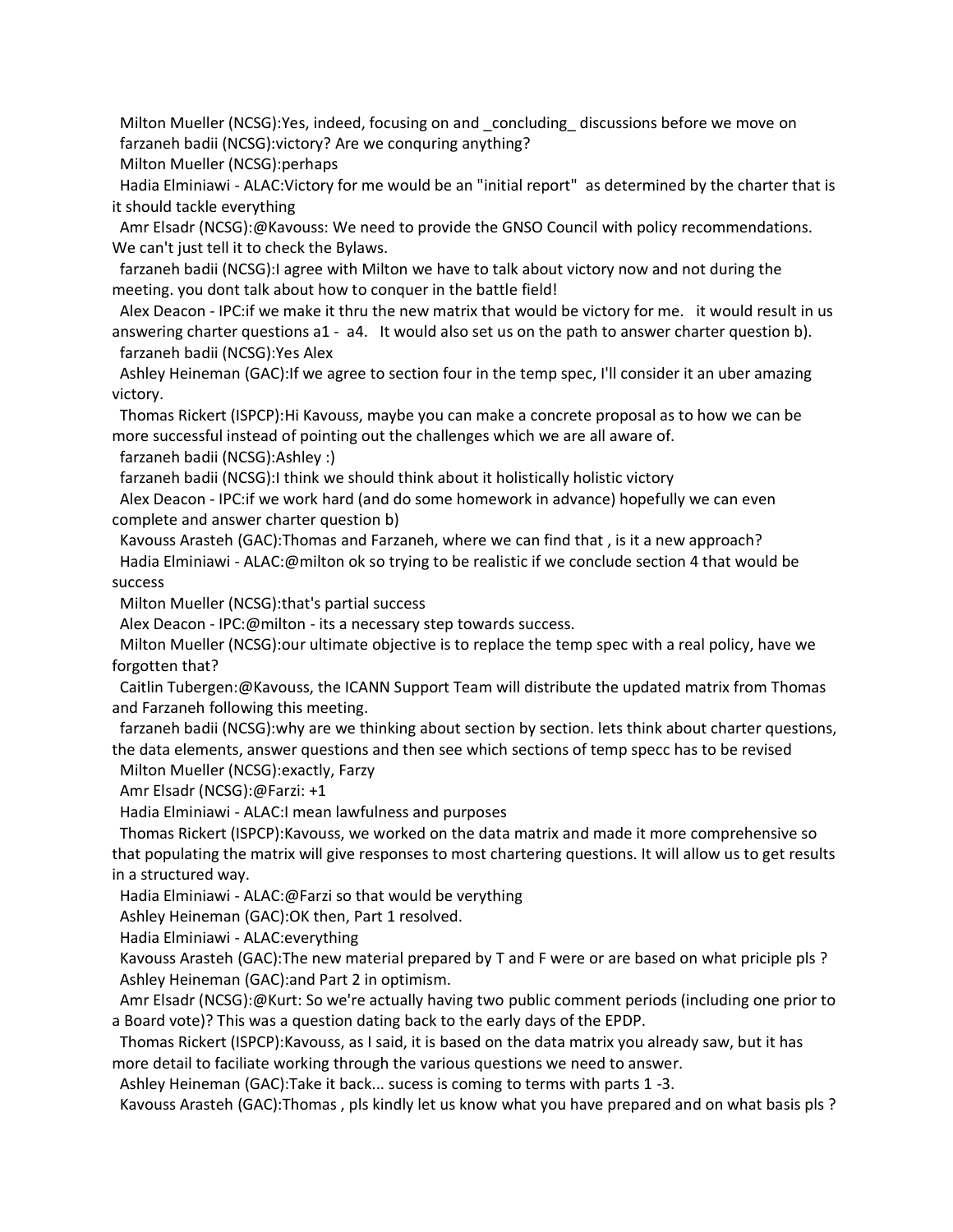Milton Mueller (NCSG):Kavouss could you lower your old hand?

 Thomas Rickert (ISPCP):Kasvouss, I gave you two answers already - do they not appear in your chat box?

 Thomas Rickert (ISPCP):I guess the question is whether tthe way this is structured is part of a masterplan CBI si pursuing.

 Kavouss Arasteh (GAC):Thomas, but we have only discussed opart of that matrix then why we should re write it before discussing the other parts?

Kavouss Arasteh (GAC):Why we should follow CBI master Plan ?

Kavouss Arasteh (GAC):What master Plan means?

 Thomas Rickert (ISPCP):All I am asking is that before we change the agenda, we should understand whether the way the agenda is structured is part of a plan that CBI has to make our meeting successful.

 Amr Elsadr (NCSG):@Kurt: Exactly. Need to identify the elements, and match them to purposes and processing activities.

Leon Sanchez (ICANN Board Liaison):I lost audio. Will log out and back in

Hadia Elminiawi - ALAC:@Kavouss if you are not against then that is good

Kristina Rosette (RySG):+1 Alan G - no shrinking violets in this WG.

Amr Elsadr (NCSG):Good suggestion, Alan.

 Diane Plaut (IPC):Thank you, Kurt for all the efforts being made to get the LA agenda solidified in advance so we can make the most of our time together and have the greatest output.

Amr Elsadr (NCSG):Referring to last Thursday's meeting?

Mark Svancarek (BC):Yes = AppA / No = 4.4

 Amr Elsadr (NCSG):Agree with Farzi. If we work diligently to finalize the gating questions, it'll make work on other Charter questions far more straight forward.

 Milton Mueller (NCSG):OK I think I understand what is happening now. We should stick with 4.4 Milton Mueller (NCSG):No more jumping around,

Milton Mueller (NCSG):finish what we are in the middle of

 Mark Svancarek (BC):I was thinking there would be so much work to do on 4.4 in the f2f it would be nice to work on AppA now

Mark Svancarek (BC):But I will not object to 4.4

 Marika Konings:Note that this document was also shared with the agenda so please open it on your own computer for better viewing.

 Milton Mueller (NCSG):@Mark I think this start-stop, jump around stuff is really hampering our work farzaneh badii (NCSG):charter tells us . not NCSG opinion

Mark Svancarek (BC):hmm

 Thomas Rickert (ISPCP):Kavouss, we cannot change the charter. We have to work through that. Alan Woods (RySG):This is in the charter . It is set out by the GNSO.

 Amr Elsadr (NCSG):@Kavouss: Whether you share this view or not, and to get a clearer understanding of which questions are the gating ones we are referring to, please familiarize yourself with the Charter. farzaneh badii (NCSG):Ashley and I are doing great actually. we just have some disagreements which we resolve.

 Ashley Heineman (GAC):Just an FYI in case there is any confusion, the charter specifically says that "reasonable access" as inlcuded in Appendix a IS within the gating questions.

 Ashley Heineman (GAC):I don't want to belabor that point, but folks keep saying it is outside the gating questions and that is not correct. Just sayin.

 farzaneh badii (NCSG):if it is then we should include it. but as far as I know it's section J which is after the gating questions

Milton Mueller (NCSG):An access method is outside the gating question.

Mark Svancarek (BC):I prefer to work vertically in the f2f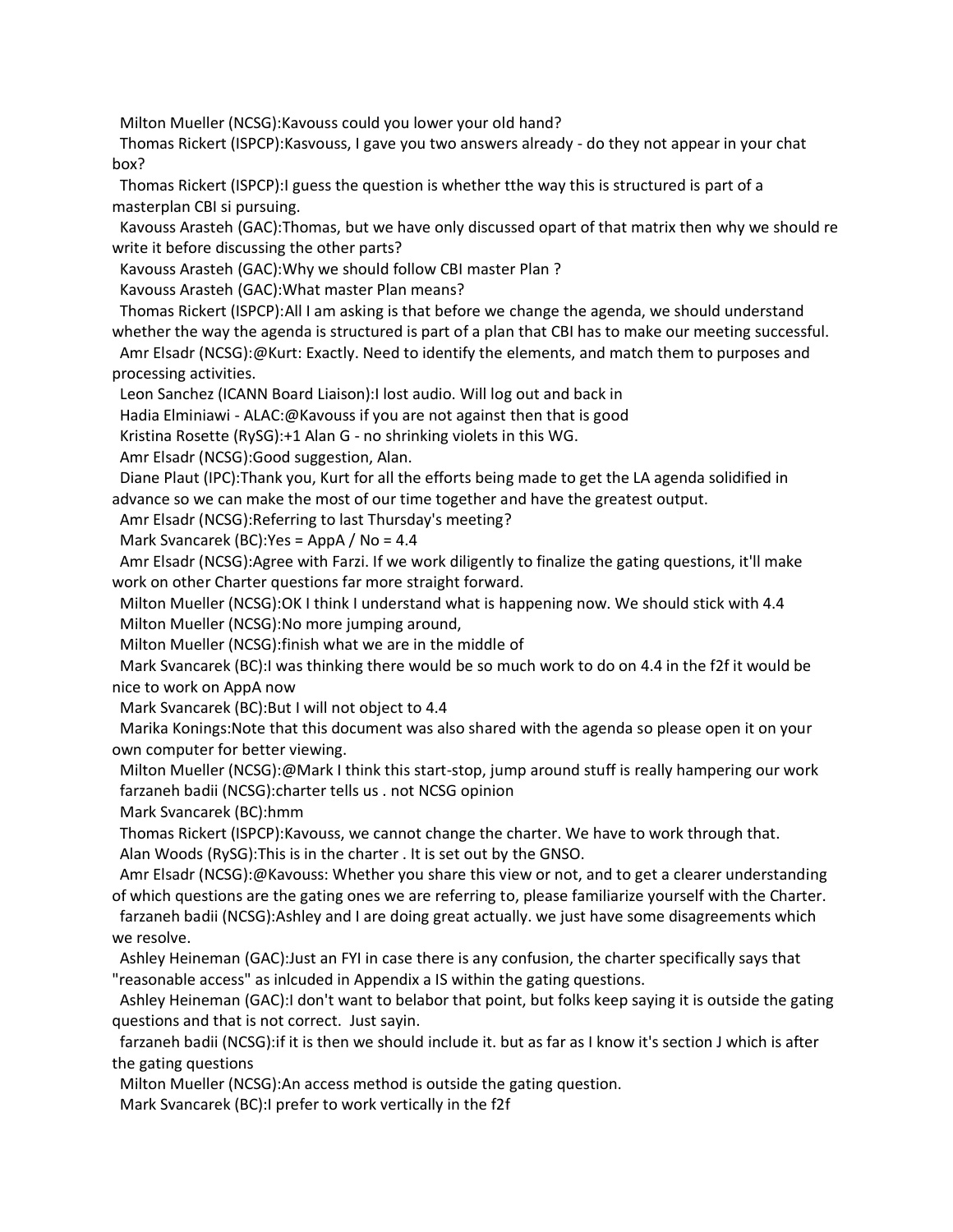Diane Plaut (IPC):Agree, Ashley

Ashley Heineman (GAC):I agree Milton

 farzaneh badii (NCSG):so it's not access model but lets answer section J questions Ashley when it comes to it. as I said when working on master doc you might want to add in points on that considering section J questions

 Ashley Heineman (GAC):Agree Farzaneh. Not proposing to discuss now. Just getting on the record. :-) farzaneh badii (NCSG):sure :)

 Matt Serlin (RrSG):Kurt I was just going to comment on 4.4.11 and reiterate that our view was this was covered by escrow requirements and not a purpose that needed artciulated here

 Kavouss Arasteh (GAC):If Farzaneh and Ashley speak the same language, that is not bad Amr Elsadr (NCSG):@Ashley: Could you please point me to the section of the Charter that includes

"reasonable access" within the gating questions? I can't seem to find it.

 Thomas Rickert (ISPCP):I am in support of being more specific and listing all dispute resolution policies that ICANN has.

Ashley Heineman (GAC):See section J, which substantively starts at the top of page 6

 Benedict Addis - SSAC:@Matt escrow is one mechanism for safeguarding registrant's registration data. It seems sensible to have a broad statement covering alternative or future mechanisms to achieve safeguarding.

 Kavouss Arasteh (GAC):Coordination may include bring the different elements of (a complex activity or organization) into a harmonious or efficient relationship.

Kristina Rosette (RySG):Coordinating comes from the TempSpec.

 Thomas Rickert (ISPCP):Do we need to mention PDDRP, RRDRP and PICDRP? Not sure all of these concern individual domain name registrations. I would need to check.

 Marika Konings:The current language for 4.4.12 (in red) comes from the Registrar proposed wording. I believe Thomas had a more general description.

 Thomas Rickert (ISPCP):I have lowered my hand, Kurt. I support the narrower language and adding the other policies to it.

 Kavouss Arasteh (GAC):The term " Coordination " is used at various clause in the Bylaw Mark Svancarek (BC):+1 Kurt

 Kristina Rosette (RySG):Thanks, Margie. In that case, "facilitating" may be a better word, but we'll take a look, too.

Kristina Rosette (RySG):Agree, Kurt. Let's put a pin in it and move on.

Milton Mueller (NCSG):Would "enabling" be a better term than "coordinating"?

 Amr Elsadr (NCSG):@Ashley: I see section J to include Charter questions that certainly need to be answered before we move on to an access model, but not gating questions. So we need to go through the gating questions before dealing with section J.

Margie Milam (BC):im ok with facilitating or enabling

 Milton Mueller (NCSG):anyway, the key distinction here is more specific vs general. I think we want to name the DRPs

Amr Elsadr (NCSG):@Hadia: Specificity?

 Thomas Rickert (ISPCP):Coordination might not cover everything. I would cover ICANN's role, but not the transfer to the DRPs. Why not say that the purpose is to coordinate and carry out processes according to ICANN's dispute resolution polices (which shall be named)

farzaneh badii (NCSG):because we have to be specific

 Marika Konings:@Amr - the gating questions relate to work starting on standardized access model, they are not gating for dealing with question j, as far as I understand.

Stephanie Perrin (NCSG):+1 Thomas. These are processing activities, ICANN manages that contract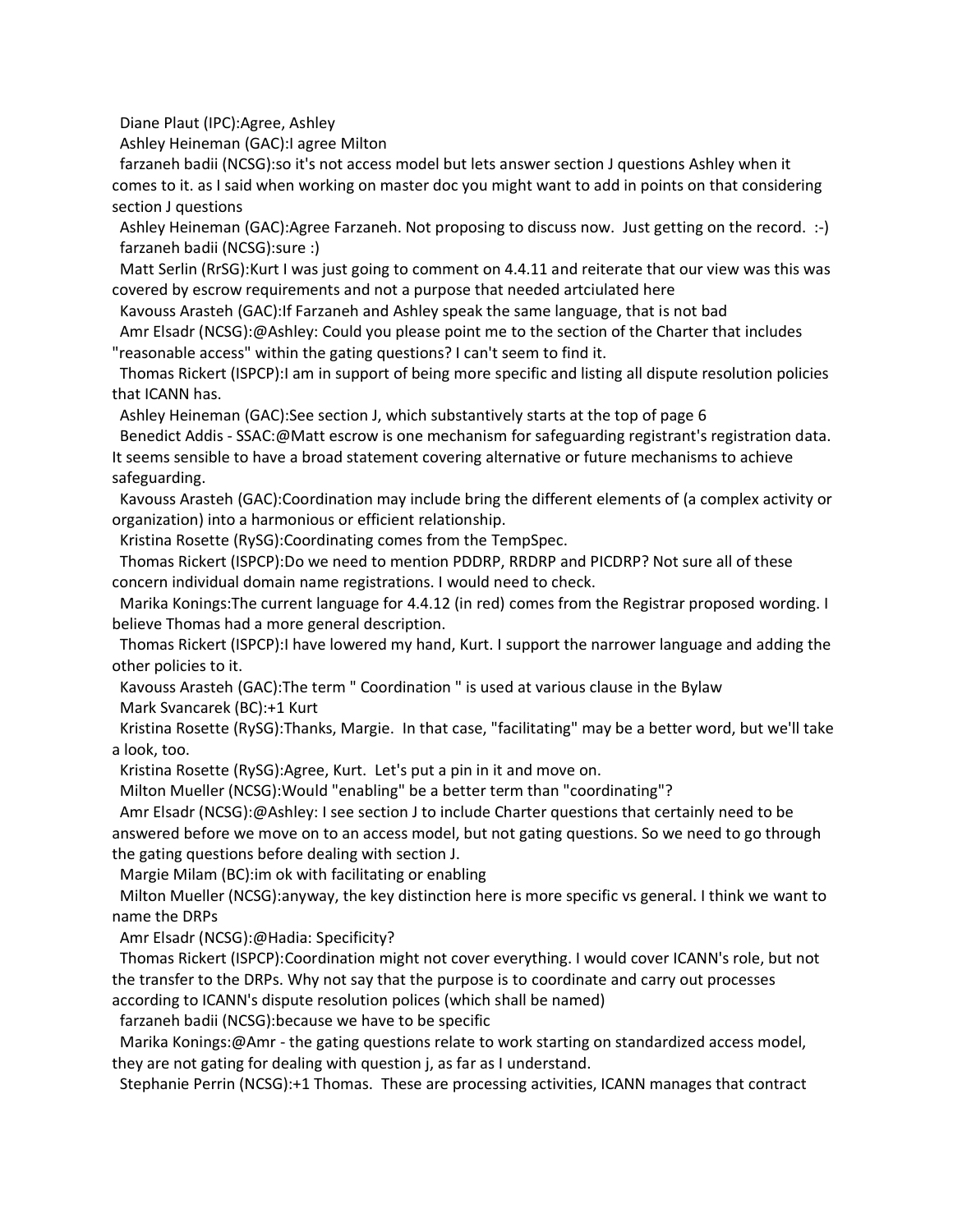Alex Deacon - IPC:@milton - specificity is important. It kinda indicates that we may need a mechanism to add things if/when needed in the future.

Mark Svancarek (BC):+1 milton

 Kristina Rosette (RySG):What about that combines both - list the acronyms of the relevant dispute process and add language that would cover additional dispute processes developed in the future that are the subject of ICANN consensus polic?

Kristina Rosette (RySG):policy

Mark Svancarek (BC):lol

farzaneh badii (NCSG):we can't predict the future. !! just add it when it exists

Alan Woods (RySG):then we do a DPIA first

Milton Mueller (NCSG):Simple - as i just said, we change the policy

 Thomas Rickert (ISPCP):We need to change the language if and when there are changes or new policies.

Stephanie Perrin (NCSG):New process requires consent or other authorization...

Milton Mueller (NCSG):Of course there are Kurt! You are not being overly simplistic

Kristina Rosette (RySG):Good point, Alan (w)

 Kristina Rosette (RySG):So, the resulting policy recommendations are going to need a super active Implementation Review Team

Hadia Elminiawi - ALAC:+ 1 Margie

 Leon Sanchez (ICANN Board Liaison):My apologies for not staying till the end but I have an overlapping call that I have to attend. See you all soon in LA!

 Diane Plaut (IPC):I agree with both Kurt and Margie - no policy is created in a vacuum; a clause would be needed that updates would be made as needed in compliance with future laws and procedures.

 Amr Elsadr (NCSG):@Alan: +1. And as you pointed out, we need to perform a DPIA prior to sending it for assessment by DPAs.

 Hadia Elminiawi - ALAC:@Milton we are surely going to gather the data that is currently required for URS or UDPR - but yet we could be specific by linking it to dispute resolution mechanisms indicated by ICANN

Milton Mueller (NCSG):consent means you could refuse to register a domain name

 Milton Mueller (NCSG):Both Alan and Hadia are raising extremely hypothetical questions and I just don't think GDPR allows us to be that vague

 farzaneh badii (NCSG):invent and discover a new valid use of WHOIS data? you mean personal information of registrants.

farzaneh badii (NCSG):we can't hear you

James Bladel (RrSG):can't hear mar

 farzaneh badii (NCSG):if you want to come up with another mechanism in the future or use the data you have to change the policy through a PDP. you cannot be prospective here. there is no crystal ball and I bet it's not GDPR compliant

 Alan Woods (RySG):I hate to say it ... i doubt it will ever be easy where Personal data is involved. farzaneh badii (NCSG):\*use the personal info of domain name registrants for future purposes I meant. Ashley Heineman (GAC):Good points Mark

Thomas Rickert (ISPCP):Change of purpose is a challenging thing to do.

Thomas Rickert (ISPCP):Do we have to discuss this now?

 farzaneh badii (NCSG):no we don't. we don't even have the current purposes. talking about future purposes is pointless

 Thomas Rickert (ISPCP):Can we not just list the existing policies (to be specific) and worry about changes later?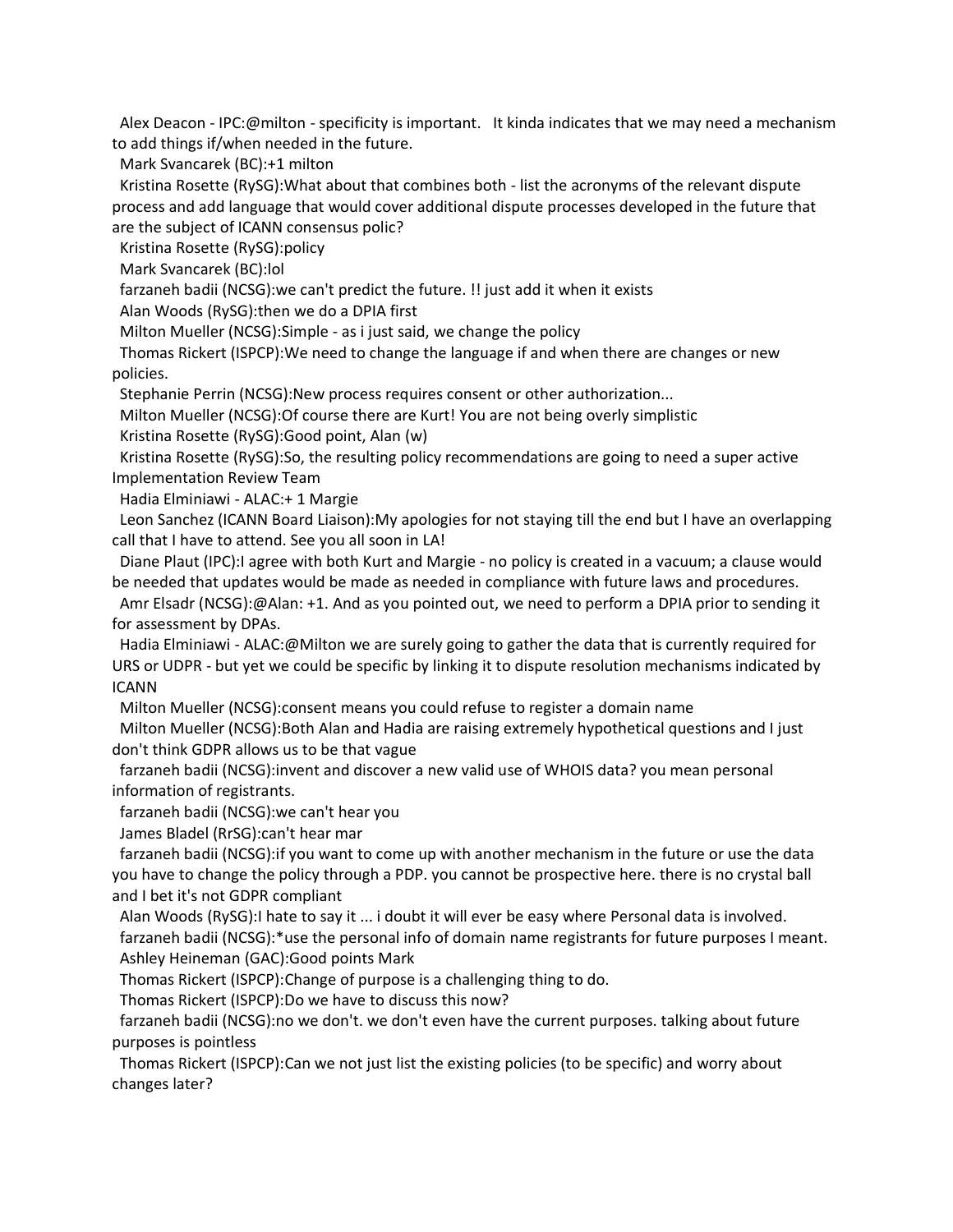Ashley Heineman (GAC):There is specificity and there is SPECIFICITY. I think specificity is needed here. How is that for an unclear comment.

Mark Svancarek (BC):Well, I already got to speak, so I think we can move on ;-)

farzaneh badii (NCSG):haha sure Mark I am happy with that

Thomas Rickert (ISPCP):...and you spoke well, Mark!

Thomas Rickert (ISPCP)::-)

 Milton Mueller (NCSG):Sorry to say this, but if someone doesn't see the necessarity of specifying actual duspute resolution procedures then they don't understand the GDPR

Hadia Elminiawi - ALAC:The current language is specific

Milton Mueller (NCSG):No it isn't

Hadia Elminiawi - ALAC:it speaks about ICANNs disoute resolution mechanisms

 Alan Greenberg (ALAC):Registrars provided specificity foR THEIR needs. We all need to try to do that. Hadia Elminiawi - ALAC:dispute

 Milton Mueller (NCSG):"certainn disputes concerning domain names" is about as non-specific as it gets Milton Mueller (NCSG):There are thousands of disputes every week that are none of ICANN's business Ashley Heineman (GAC):Can we stop saying that people "don't understand GDPR?" Snark is getting in the way of constructive dialogue.

 farzaneh badii (NCSG):we need drafting teams. we have too many google docs ... don't know who is working on what. I think we can use T&F matrix and form drafting teams

 Georgios Tselentis (GAC):Specify does not necessarily means to name them (and restrict them somehow). I would go for specifying the actors for resolution and leave it there

 Milton Mueller (NCSG):No, we have to say that when it's true, Ashely. And it's not snark. It's incomprehensible to me how anyone can see the current language as GDPR compliant

 Thomas Rickert (ISPCP):Coordinating and operationalizing ICANN's dispute resolution policies, namely URS, UDRP, RDDRP, PDDRP and PICDRP. Question: Is the list conclusive and correct?

Lindsay Hamilton-Reid (RrSG ALT):+1 Alan

 Stephanie Perrin (NCSG):I believe we discussed the specific poicies in the small group that worked on the Charter, if memory serves. We do not have time to get into all the specific policies that engage other types of processing. WE can only list them. We are at meeting 15, folks.

Margie Milam (BC):I like Thomas's language

 Hadia Elminiawi - ALAC:@Thomas So if you say " Coordinating and operationalizing ICANN's dispute resolution policies" why do you need tp spell them out?

 farzaneh badii (NCSG):so all these dispute resolution policies need WHOIS redacted data? Georgios Tselentis (GAC):That is the question Thomas: don;t we make ourselves bond to the list? Milton Mueller (NCSG):lucky 13

 Thomas Rickert (ISPCP):Hadia, let me think about whether can do without the list. However, I think we need to be specific enough to make processing of personal data predictable. Future policies cannot be covered now.

 Milton Mueller (NCSG):"Future policies cannot be covered now." Well said. Can we make that a basic premise we all agree on?

 Kristina Rosette (RySG):@Thomas: I like it, but I'd add "facilitating". As for additional DRP, I don't think there are any - unless you're including the processes for TLD application disputes and I'm not immediately seeing a personal data nexus there.

 Alan Woods (RySG):they will not need to tell us who the complainant is though? I'm confused Hadia Elminiawi - ALAC:@Thomas if we link it to ICANN dispute resolution policies we are being specific

 Stephanie Perrin (NCSG):There is a list of policies on the WHOIS page Thomas, can we ask staff to ensure it is complete and just cross reference it in? LOoks to me that you have missed a couple of the weird ones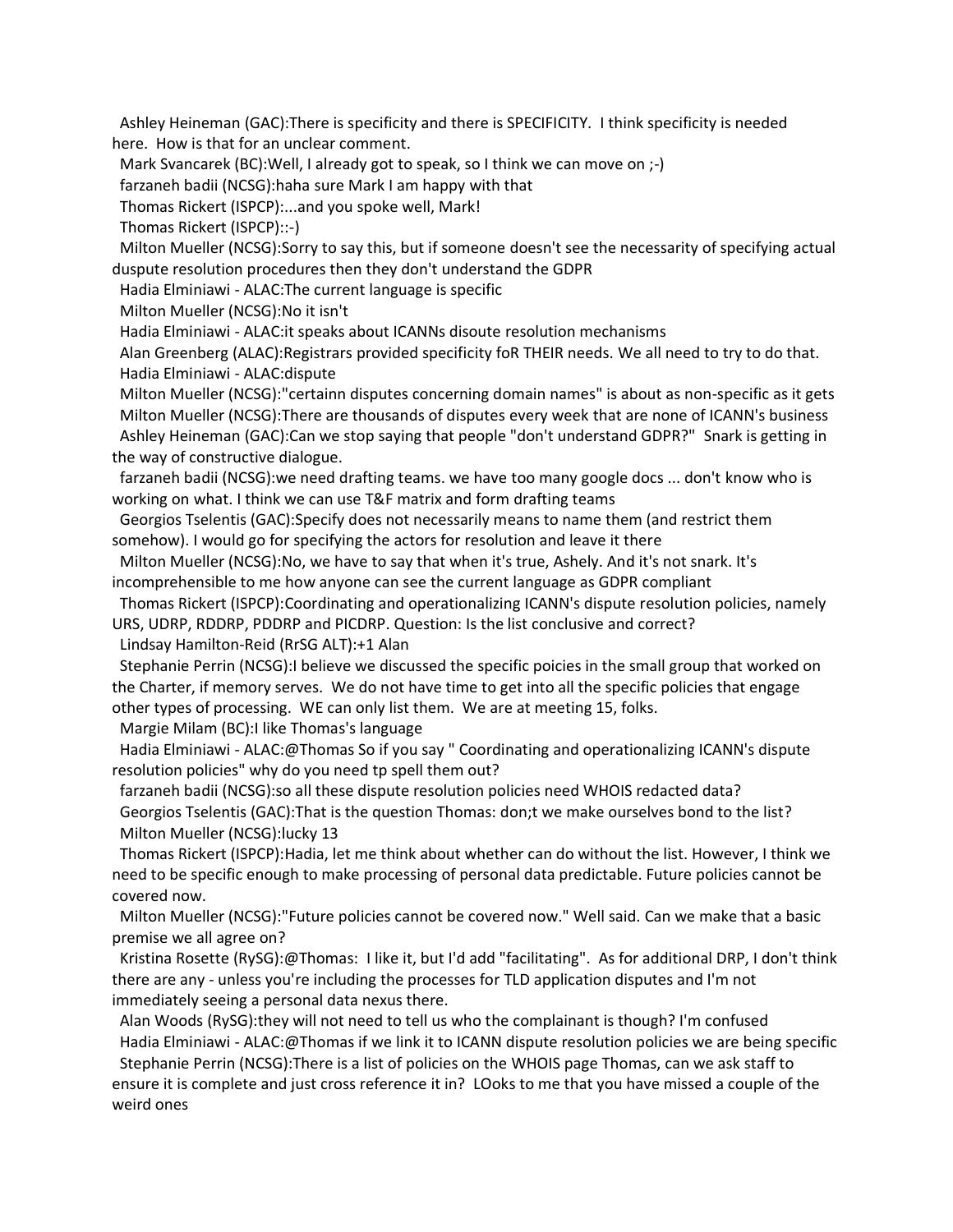Thomas Rickert (ISPCP):Kristina, we can use a different verb here. I will follow your native speaker suggestion.

 James Bladel (RrSG):Maybe if two contracted parties file a compliance complaint against each other? James Bladel (RrSG):But efen then, the contract (and enforcement of it) is between ICANN and the other contracted party

 Kristina Rosette (RySG):@James: Not necessary disagreeing, but not seeing the connection to registration data.

Terri Agnew:finding the line

 Thomas Rickert (ISPCP):Stephanie - I like the idea. Would be great to make this an AI for staff. farzaneh badii (NCSG):Kurt mic is open

 Diane Plaut (IPC):I support Thomas's language and to Stephanie's point we can add the link to the ICANN list of dispute resolution page and then the add language that "in line with the dispute resolution listed at the following link, and as updated."

 James Bladel (RrSG):@Kristina - yes, I'm also missing the connection, but trying to consider edge case scenarios

Alan Woods (RySG):please mute when you are not speaking folks

Terri Agnew:working on finding the line

Amr Elsadr (NCSG):Echo, noise..., and something that sounds like moaning!!

 farzaneh badii (NCSG):we don't have agreement on this. better to discuss on the mailing list Terri Agnew:found the line

 farzaneh badii (NCSG):we don't agree Margie and seems like we are not understanding you well, please discuss on the mailing list

Lindsay Hamilton-Reid (RrSG ALT):Agreed Farzaneh.

farzaneh badii (NCSG):what questions are these? section J question?

 Kavouss Arasteh (GAC):Discussing issues like this on mailing list would not result to any conclusion. we need to disciudd it live . there have been many issues we left to mailing list but there is not any follow up actions on those. It seems whenever someone does like like a structured discussion just sends it to inconclusive mailing list.

Marika Konings: Here is the link to the google doc: [https://urldefense.proofpoint.com/v2/url?u=https-](https://urldefense.proofpoint.com/v2/url?u=https-3A__docs.google.com_document_d_1M2XdbXZsvfYfsxdR1xG2qT7XZ07AopJubRH8ZX1Qt3s_edit&d=DwICaQ&c=FmY1u3PJp6wrcrwll3mSVzgfkbPSS6sJms7xcl4I5cM&r=k7uKdjSb7_ZjItyVqrCYHo_rKms9SFxlmbYEJqG-y9I&m=V0hZVGsDs0D_VMLfs5-GVancQuIXYF2zskml4BTt42s&s=mh6Cq2tc-t_ITX0EHMDc4RHpVPEMTW6lOsMUHRsAzdU&e=)3A docs.google.com document d 1M2XdbXZsvfYfsxdR1xG2qT7XZ07AopJubRH8ZX1Qt3s\_edit&d=DwI [CaQ&c=FmY1u3PJp6wrcrwll3mSVzgfkbPSS6sJms7xcl4I5cM&r=k7uKdjSb7\\_ZjItyVqrCYHo\\_rKms9SFxlmbYE](https://urldefense.proofpoint.com/v2/url?u=https-3A__docs.google.com_document_d_1M2XdbXZsvfYfsxdR1xG2qT7XZ07AopJubRH8ZX1Qt3s_edit&d=DwICaQ&c=FmY1u3PJp6wrcrwll3mSVzgfkbPSS6sJms7xcl4I5cM&r=k7uKdjSb7_ZjItyVqrCYHo_rKms9SFxlmbYEJqG-y9I&m=V0hZVGsDs0D_VMLfs5-GVancQuIXYF2zskml4BTt42s&s=mh6Cq2tc-t_ITX0EHMDc4RHpVPEMTW6lOsMUHRsAzdU&e=) [JqG-y9I&m=V0hZVGsDs0D\\_VMLfs5-GVancQuIXYF2zskml4BTt42s&s=mh6Cq2tc](https://urldefense.proofpoint.com/v2/url?u=https-3A__docs.google.com_document_d_1M2XdbXZsvfYfsxdR1xG2qT7XZ07AopJubRH8ZX1Qt3s_edit&d=DwICaQ&c=FmY1u3PJp6wrcrwll3mSVzgfkbPSS6sJms7xcl4I5cM&r=k7uKdjSb7_ZjItyVqrCYHo_rKms9SFxlmbYEJqG-y9I&m=V0hZVGsDs0D_VMLfs5-GVancQuIXYF2zskml4BTt42s&s=mh6Cq2tc-t_ITX0EHMDc4RHpVPEMTW6lOsMUHRsAzdU&e=)[t\\_ITX0EHMDc4RHpVPEMTW6lOsMUHRsAzdU&e=](https://urldefense.proofpoint.com/v2/url?u=https-3A__docs.google.com_document_d_1M2XdbXZsvfYfsxdR1xG2qT7XZ07AopJubRH8ZX1Qt3s_edit&d=DwICaQ&c=FmY1u3PJp6wrcrwll3mSVzgfkbPSS6sJms7xcl4I5cM&r=k7uKdjSb7_ZjItyVqrCYHo_rKms9SFxlmbYEJqG-y9I&m=V0hZVGsDs0D_VMLfs5-GVancQuIXYF2zskml4BTt42s&s=mh6Cq2tc-t_ITX0EHMDc4RHpVPEMTW6lOsMUHRsAzdU&e=)

 Amr Elsadr (NCSG):If we develop recommendations on reasonable access now, would it be agreeable to do so in the form of principles that guide deliberation on the access model? It'd still require that gating questions be answered first.

Stephanie Perrin (NCSG):+1 Milton

 farzaneh badii (NCSG):really picking two different topics for each meeting doesn't yield any result Matt Serlin (RrSG):agree with Milton...

Amr Elsadr (NCSG):@Milton: +1

Matt Serlin (RrSG):can barely hear Mark...

farzaneh badii (NCSG):sounds like Mark is 100 miles away from the computer :)

 Mark Svancarek (BC):It's a weird thing with adobe connect - works with all other software - but I will have a better microphone for subsequent meeting, sorry

 Matt Serlin (RrSG):I've given up on the Adobe audio...I find the phone is much better fwiw Marika Konings:This is currently the only google doc that is open for input.

Marika Konings[:https://urldefense.proofpoint.com/v2/url?u=https-](https://urldefense.proofpoint.com/v2/url?u=https-3A__docs.google.com_document_d_1M2XdbXZsvfYfsxdR1xG2qT7XZ07AopJubRH8ZX1Qt3s_edit&d=DwICaQ&c=FmY1u3PJp6wrcrwll3mSVzgfkbPSS6sJms7xcl4I5cM&r=k7uKdjSb7_ZjItyVqrCYHo_rKms9SFxlmbYEJqG-y9I&m=V0hZVGsDs0D_VMLfs5-GVancQuIXYF2zskml4BTt42s&s=mh6Cq2tc-t_ITX0EHMDc4RHpVPEMTW6lOsMUHRsAzdU&e=)

3A docs.google.com document d 1M2XdbXZsvfYfsxdR1xG2qT7XZ07AopJubRH8ZX1Qt3s\_edit&d=DwI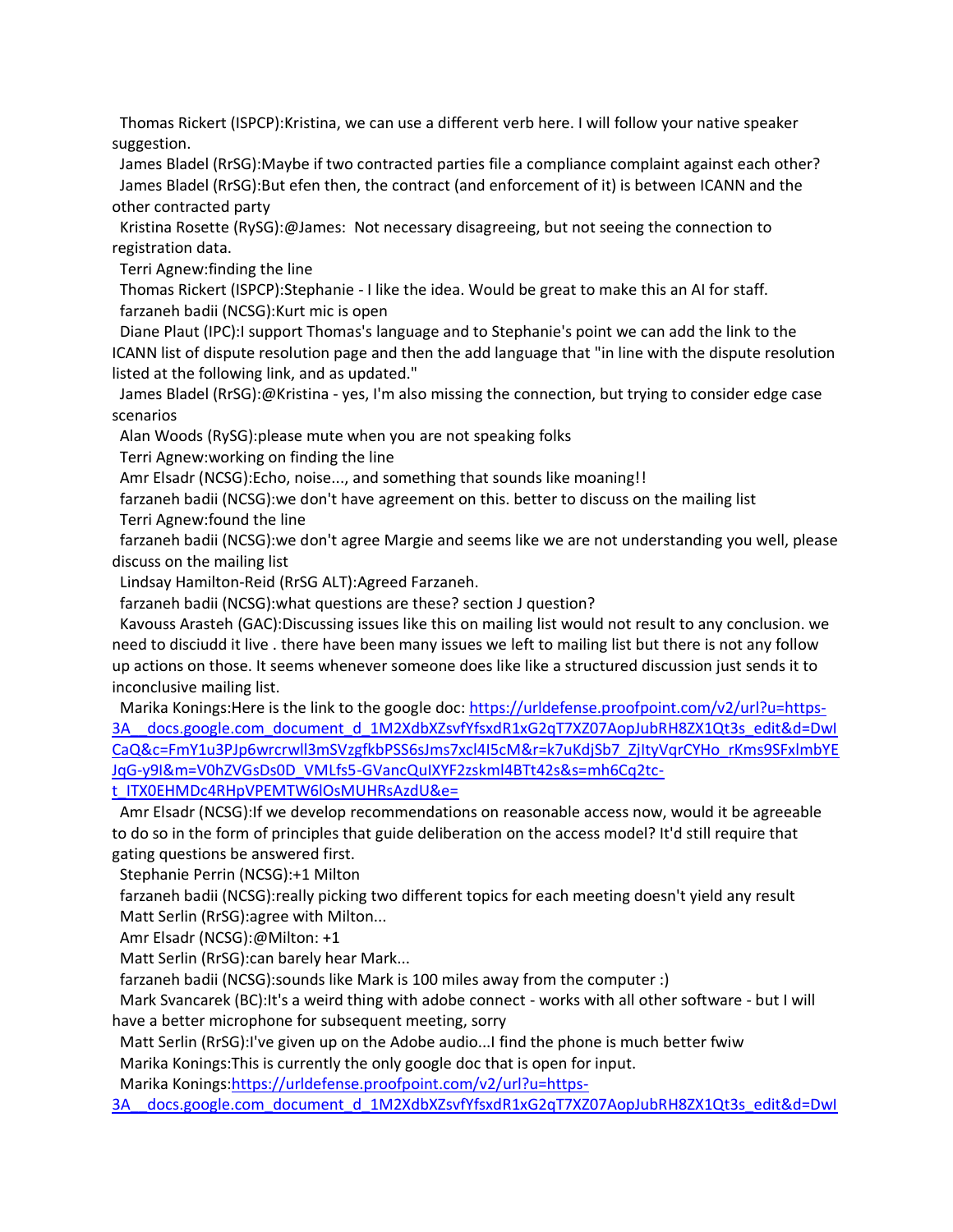[CaQ&c=FmY1u3PJp6wrcrwll3mSVzgfkbPSS6sJms7xcl4I5cM&r=k7uKdjSb7\\_ZjItyVqrCYHo\\_rKms9SFxlmbYE](https://urldefense.proofpoint.com/v2/url?u=https-3A__docs.google.com_document_d_1M2XdbXZsvfYfsxdR1xG2qT7XZ07AopJubRH8ZX1Qt3s_edit&d=DwICaQ&c=FmY1u3PJp6wrcrwll3mSVzgfkbPSS6sJms7xcl4I5cM&r=k7uKdjSb7_ZjItyVqrCYHo_rKms9SFxlmbYEJqG-y9I&m=V0hZVGsDs0D_VMLfs5-GVancQuIXYF2zskml4BTt42s&s=mh6Cq2tc-t_ITX0EHMDc4RHpVPEMTW6lOsMUHRsAzdU&e=) [JqG-y9I&m=V0hZVGsDs0D\\_VMLfs5-GVancQuIXYF2zskml4BTt42s&s=mh6Cq2tc](https://urldefense.proofpoint.com/v2/url?u=https-3A__docs.google.com_document_d_1M2XdbXZsvfYfsxdR1xG2qT7XZ07AopJubRH8ZX1Qt3s_edit&d=DwICaQ&c=FmY1u3PJp6wrcrwll3mSVzgfkbPSS6sJms7xcl4I5cM&r=k7uKdjSb7_ZjItyVqrCYHo_rKms9SFxlmbYEJqG-y9I&m=V0hZVGsDs0D_VMLfs5-GVancQuIXYF2zskml4BTt42s&s=mh6Cq2tc-t_ITX0EHMDc4RHpVPEMTW6lOsMUHRsAzdU&e=)[t\\_ITX0EHMDc4RHpVPEMTW6lOsMUHRsAzdU&e=](https://urldefense.proofpoint.com/v2/url?u=https-3A__docs.google.com_document_d_1M2XdbXZsvfYfsxdR1xG2qT7XZ07AopJubRH8ZX1Qt3s_edit&d=DwICaQ&c=FmY1u3PJp6wrcrwll3mSVzgfkbPSS6sJms7xcl4I5cM&r=k7uKdjSb7_ZjItyVqrCYHo_rKms9SFxlmbYEJqG-y9I&m=V0hZVGsDs0D_VMLfs5-GVancQuIXYF2zskml4BTt42s&s=mh6Cq2tc-t_ITX0EHMDc4RHpVPEMTW6lOsMUHRsAzdU&e=)

 Kavouss Arasteh (GAC):I TEND TO AGREE WITH THE COURSE OF ACTION SUGGESTED Thomas Rickert (ISPCP):Kurt - I think Milton made an excellent point when he said that you can only

have a discussion about redaction once you know what you collect in the first place.

Milton Mueller (NCSG):I am still trying to figureout what course of action was suggested

 farzaneh badii (NCSG):One last time, we should not talk about two different topics during a meeting. it's not methodic. we should discuss the charter questions...

Milton Mueller (NCSG):...and what course of action we are following now

Ashley Heineman (GAC):What page?

Marika Konings:the Google Doc: [https://urldefense.proofpoint.com/v2/url?u=https-](https://urldefense.proofpoint.com/v2/url?u=https-3A__docs.google.com_document_d_1M2XdbXZsvfYfsxdR1xG2qT7XZ07AopJubRH8ZX1Qt3s_edit&d=DwICaQ&c=FmY1u3PJp6wrcrwll3mSVzgfkbPSS6sJms7xcl4I5cM&r=k7uKdjSb7_ZjItyVqrCYHo_rKms9SFxlmbYEJqG-y9I&m=V0hZVGsDs0D_VMLfs5-GVancQuIXYF2zskml4BTt42s&s=mh6Cq2tc-t_ITX0EHMDc4RHpVPEMTW6lOsMUHRsAzdU&e=)

3A docs.google.com document d 1M2XdbXZsvfYfsxdR1xG2qT7XZ07AopJubRH8ZX1Qt3s\_edit&d=DwI [CaQ&c=FmY1u3PJp6wrcrwll3mSVzgfkbPSS6sJms7xcl4I5cM&r=k7uKdjSb7\\_ZjItyVqrCYHo\\_rKms9SFxlmbYE](https://urldefense.proofpoint.com/v2/url?u=https-3A__docs.google.com_document_d_1M2XdbXZsvfYfsxdR1xG2qT7XZ07AopJubRH8ZX1Qt3s_edit&d=DwICaQ&c=FmY1u3PJp6wrcrwll3mSVzgfkbPSS6sJms7xcl4I5cM&r=k7uKdjSb7_ZjItyVqrCYHo_rKms9SFxlmbYEJqG-y9I&m=V0hZVGsDs0D_VMLfs5-GVancQuIXYF2zskml4BTt42s&s=mh6Cq2tc-t_ITX0EHMDc4RHpVPEMTW6lOsMUHRsAzdU&e=) [JqG-y9I&m=V0hZVGsDs0D\\_VMLfs5-GVancQuIXYF2zskml4BTt42s&s=mh6Cq2tc-](https://urldefense.proofpoint.com/v2/url?u=https-3A__docs.google.com_document_d_1M2XdbXZsvfYfsxdR1xG2qT7XZ07AopJubRH8ZX1Qt3s_edit&d=DwICaQ&c=FmY1u3PJp6wrcrwll3mSVzgfkbPSS6sJms7xcl4I5cM&r=k7uKdjSb7_ZjItyVqrCYHo_rKms9SFxlmbYEJqG-y9I&m=V0hZVGsDs0D_VMLfs5-GVancQuIXYF2zskml4BTt42s&s=mh6Cq2tc-t_ITX0EHMDc4RHpVPEMTW6lOsMUHRsAzdU&e=)

[t\\_ITX0EHMDc4RHpVPEMTW6lOsMUHRsAzdU&e=](https://urldefense.proofpoint.com/v2/url?u=https-3A__docs.google.com_document_d_1M2XdbXZsvfYfsxdR1xG2qT7XZ07AopJubRH8ZX1Qt3s_edit&d=DwICaQ&c=FmY1u3PJp6wrcrwll3mSVzgfkbPSS6sJms7xcl4I5cM&r=k7uKdjSb7_ZjItyVqrCYHo_rKms9SFxlmbYEJqG-y9I&m=V0hZVGsDs0D_VMLfs5-GVancQuIXYF2zskml4BTt42s&s=mh6Cq2tc-t_ITX0EHMDc4RHpVPEMTW6lOsMUHRsAzdU&e=)

Marika Konings:thanks to BC and IPC for already providing input

Ashley Heineman (GAC):Perhaps BC anad IPC can introduce their inputs? As a starting point?

 Hadia Elminiawi - ALAC:"reasonable access" is access that fulfills the requirements for which the access was granted

Margie Milam (BC):agree with Kavous

farzaneh badii (NCSG):oh

Mark Svancarek (BC)::)

James Bladel (RrSG):Awesome!

Amr Elsadr (NCSG):@mark: Much better. Really good actually. :-)

 farzaneh badii (NCSG):Mark is not talking from the basement of his castle anymore. it was perfect Benedict Addis - SSAC:It was the dungeon, Farzi

 Thomas Rickert (ISPCP):Sorry, I might be too slow, but can anyone explain what we are trying to achieve now?

Margie Milam (BC):Sorry Milton - we disagree

Ashley Heineman (GAC):AGreed Thomas.

Lindsay Hamilton-Reid (RrSG ALT):Agreed Milton - why are we discussing access now?

Ashley Heineman (GAC):I'm slow too.

Matt Serlin (RrSG):+1 Milton

Alan Woods (RySG):+1 thomas and Milton ? I'm a tad confused.

 James Bladel (RrSG):We seem to be unable to resist tying -any- issue to access, which will be the undoing of this PDP.

 Thomas Rickert (ISPCP):Thanks, Ashley. We have 15 mins left on the call and I see several questions. Are we focusing on one of these or just collecting instant feedback on all of the questions?

 Kristina Rosette (RySG):I'd like to repeat Amr's suggestion at the top of the meeting. Can we please go back to teh charter questions and move through them methodically? Once we're done with that, we'll be able to identify what portions of the TempSpec (if any) we haven't covered through that exercise and then circle back.

 Ashley Heineman (GAC):Agree. I think the charter questions provide a good framework for our discussions.

 Benedict Addis - SSAC:+1 Mark James Bladel (RrSG): Kristina X 100